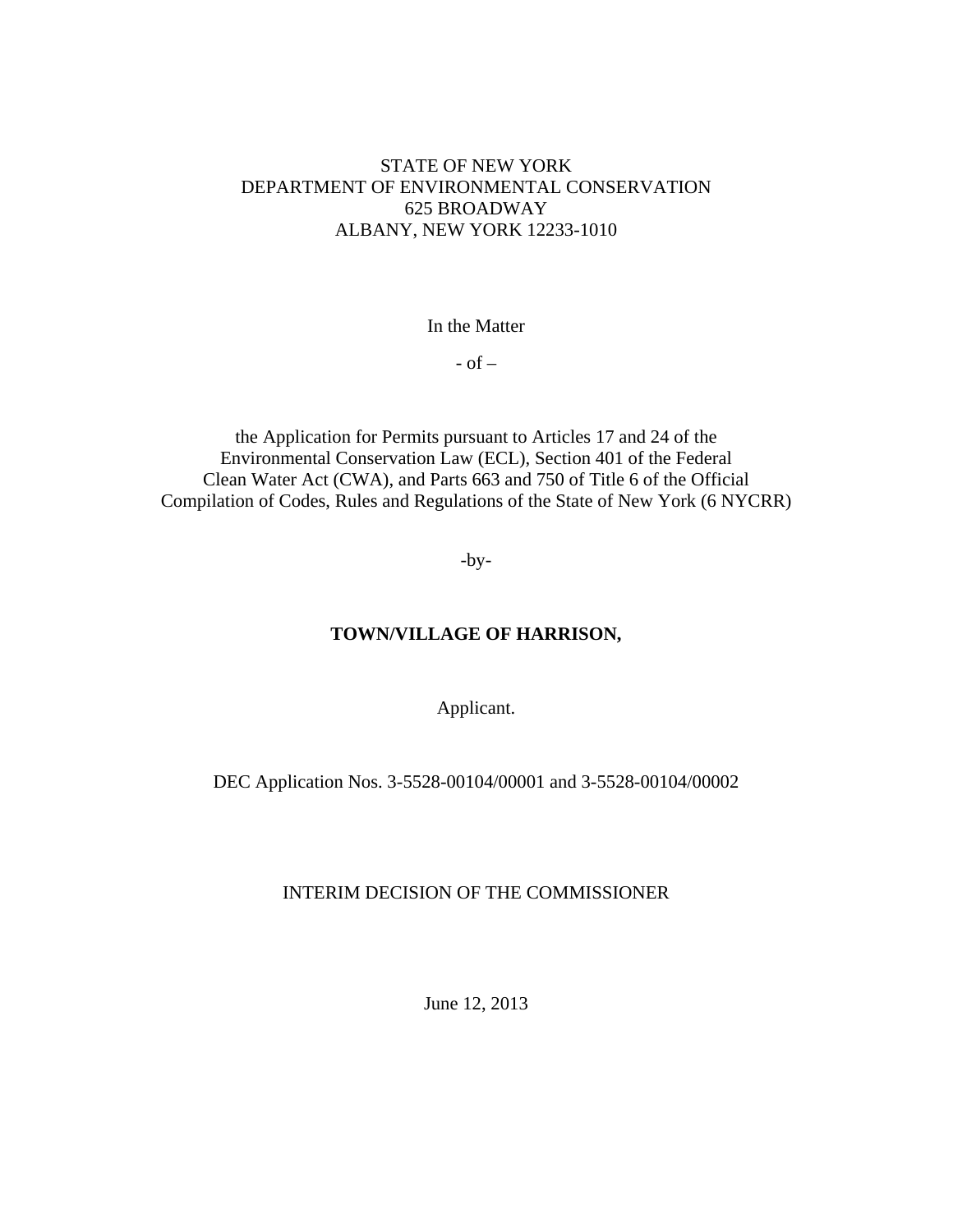#### INTERIM DECISION OF THE COMMISSIONER

The Town and Village of Harrison (Harrison or applicant) proposes to develop an outdoor recreational complex at a brownfield remediation site in Harrison (Project Home Run or project). As currently designed, Project Home Run will involve filling and grading approximately 0.162 acre of New York State regulated Freshwater Wetland J-3 (Class II) and 2.0 acres of the wetland's adjacent area.<sup>[1](#page-1-0)</sup> In connection with the project, Harrison has applied for permits pursuant to articles 17 and 24 of the Environmental Conservation Law (ECL), section 401 of the federal Clean Water Act (CWA), and parts 663 and 750 of title 6 of the Official Compilation of Codes, Rules and Regulations of the State of New York (6 NYCRR).

Currently before me are appeals by the City of Rye (Rye) and Douglas Schaper from two rulings by Administrative Law Judge (ALJ) Daniel P. O'Connell: (i) May 29, 2009 Rulings on Issues and Party Status (May 2009 Rulings); and (ii) July 15, 2011 Supplemental Rulings on Issues for Adjudication (July 2011 Supplemental Rulings). I have also considered the September 15, 2011 papers filed by Michael LaDore, to whom the ALJ granted amicus status in the May 2009 Rulings. I affirm the ALJ's rulings, subject to my comments below.

## BACKGROUND AND PROCEDURAL HISTORY

In April 2002, Harrison declared itself lead agency under the State Environmental Quality Review Act (SEQRA), ECL article 8 and 6 NYCRR part 617 with respect Project Home Run, and prepared a notice of intent to serve as lead agency for the project (see April 11, 2002 Town/Village of Harrison Board Resolution). Harrison characterized the project as an unlisted action and, after determining that the project would not have a significant effect on the environment, issued a negative declaration dated June 23, 2004. In November 2006, Harrison submitted to Department staff a permit application relating to the project (see Exhibit [Ex.] 3), and Department staff deemed the application complete on February 21, 2007 (see Ex. 1A).

A public legislative hearing was held on July 23, 2007, and the first session of the issues conference was held on July 24, 2007. Between July 2007 and October 2008, issues conference participants exchanged and reviewed additional information relating to the project. During that period, in May 2008, Department staff circulated a consolidated draft permit. In October 2008, the prospective parties (Rye, Mr. Schaper and Mr. LaDore) filed supplemental petitions.

# I. May 2009 Rulings

Following the second session of the issues conference, held on November 18, 2008, issues conference participants conducted another round of document and information exchange and filed comments and replies. ALJ O'Connell thereafter issued the May 2009 Rulings, in which he (i) granted petitioner Rye's and petitioner Schaper's requests for party status, and petitioner LaDore's request for amicus status; (ii) identified certain issues for adjudication; (iii)

<span id="page-1-0"></span><sup>&</sup>lt;sup>1</sup> Although initially designed to include a full baseball/softball stadium, youth soccer and multipurpose field, children's playground, parking lots and associated infrastructure, Harrison significantly revised and reduced the size of the project. The project now consists of plans for a "pick-up ball field, an open grass area, a walking trail that loops around the property and connects to the existing wood plank river walk and two gravel parking areas" (Beaver Swamp Brook Project Home Run SEQRA Negative Declaration Update [Jan. 21, 2011]).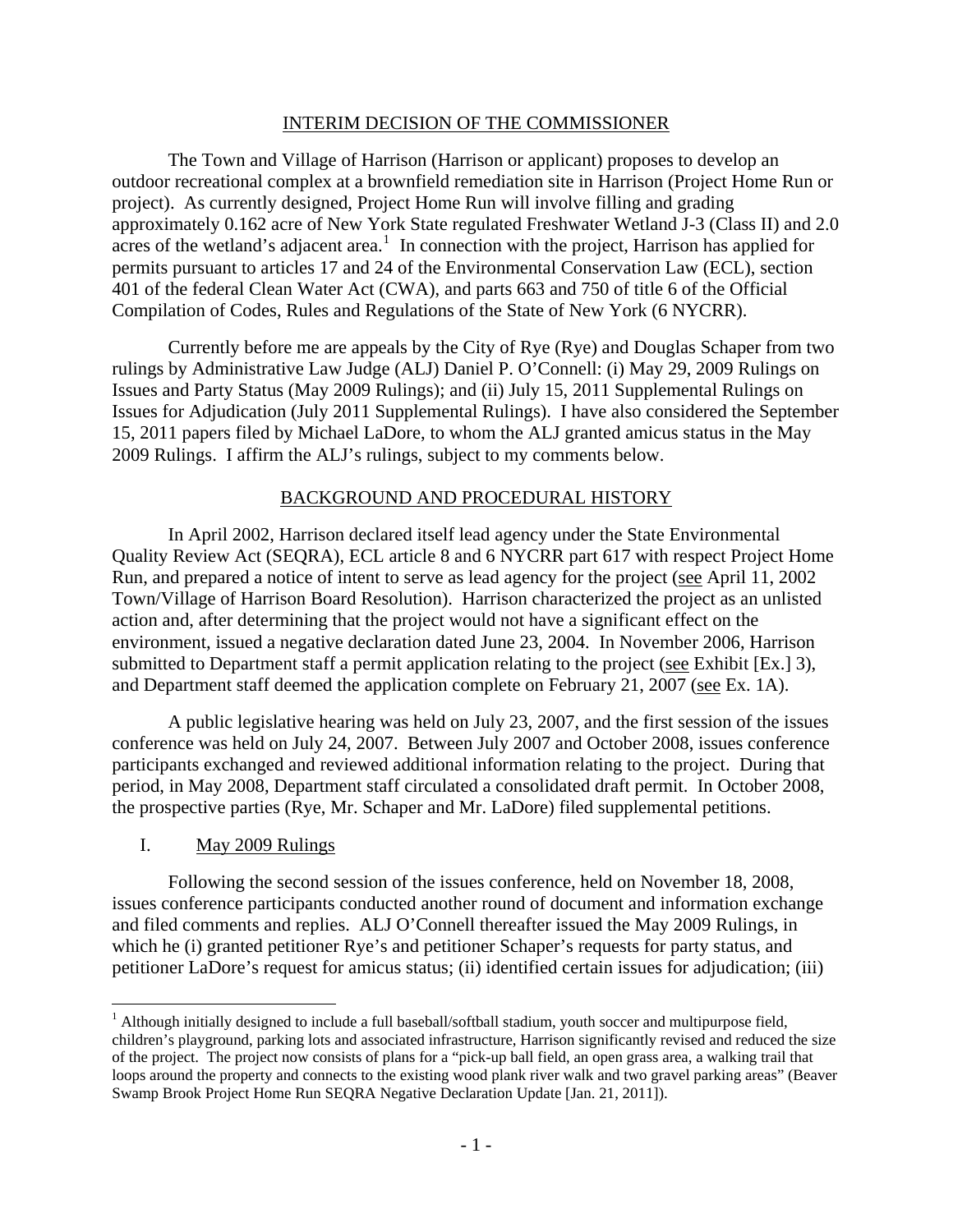denied requests to adjudicate other issues; and (iv) determined that he needed additional information to enable him to address other issues. These holdings are described in more detail immediately below.

## A. Issues Identified for Adjudication

Department staff initially proposed as an issue for adjudication whether the functions and benefits of the wetland in terms of floodplain storage would be affected adversely by the project (see May 2009 Rulings, at 10, 46). Staff withdrew the issue after Harrison consultant Leonard Jackson Associates (LJA) provided additional analyses and other information (id. at 46). Because Harrison accepted the terms and conditions of the May 2008 draft permit, and Department staff identified no issues for adjudication, the ALJ determined that, as between applicant and staff, no issues required adjudication (id. at 41).

The ALJ held, however, that the prospective parties raised substantive and significant issues<sup>[2](#page-2-0)</sup> about whether the project would meet the weighing standards applicable to a Class II freshwater wetland (see 6 NYCRR 663.5[e][2]), and granted Rye's request to adjudicate the following issues: (i) whether the project meets the Department's policy concerning "no net loss" of wetlands, and whether the project would satisfy the regulatory requirement of wetland mitigation sequencing (Rye Proposed Issue II); (ii) whether the project meets permit issuance standards, including compatibility and weighing standards (Rye Proposed Issues V.A and V.B);  $3$ and (iii) whether Harrison considered alternatives requiring less fill and grading (Rye Proposed Issue VI) (see May 2009 Rulings, at 50-51). In addition, with respect to the weighing standards, the ALJ specifically held that a question remained concerning whether the project "would satisfy a pressing economic or social need that clearly outweighs the loss of, or detriment to, the benefits of the wetland" (id. at 51; see also 6 NYCRR 663.5[e][2]).<sup>[4](#page-2-2)</sup> On the appeals, none of the parties challenged the ALJ's determination in the May 2009 Rulings that the foregoing issues will be adjudicated.

# B. Issues as to which the ALJ Denied Requests for Adjudication

In the May 2009 Rulings, the ALJ also rejected several of the prospective parties' proposed issues for adjudication. First, the ALJ held that whether Harrison had complied with its local law relating to flood damage protection (Rye Proposed Issue VII) was beyond the scope of the hearing, because such compliance was to be determined by Harrison, not the Department (see id. at 48). In that regard, he noted that a condition of the draft permit required Harrison to comply with other applicable law, including local law (see id. at 19, 24-25; see also Ex. 6, at page 3 of 5, General Condition No. 3).

<span id="page-2-0"></span> $2$  Where the Department has determined that a project as conditioned by a draft permit would satisfy statutory and regulatory requirements, prospective parties have the burden of persuasion to demonstrate that issues proposed for adjudication are both substantive and significant (see 6 NYCRR 624.4[c]).

<span id="page-2-1"></span> $3$  The ALJ determined that the scope of the issue relating to the public health and welfare weighing standard would include consideration of the possible adverse impact on flood storage capacity resulting from filling in a portion of the floodway as part of the project (see May 2009 Rulings, at 51).

<span id="page-2-2"></span><sup>&</sup>lt;sup>4</sup> The ALJ noted that issues raised by Mr. Schaper essentially mirrored Rye's proposed issues for adjudication (see id. at 50-51).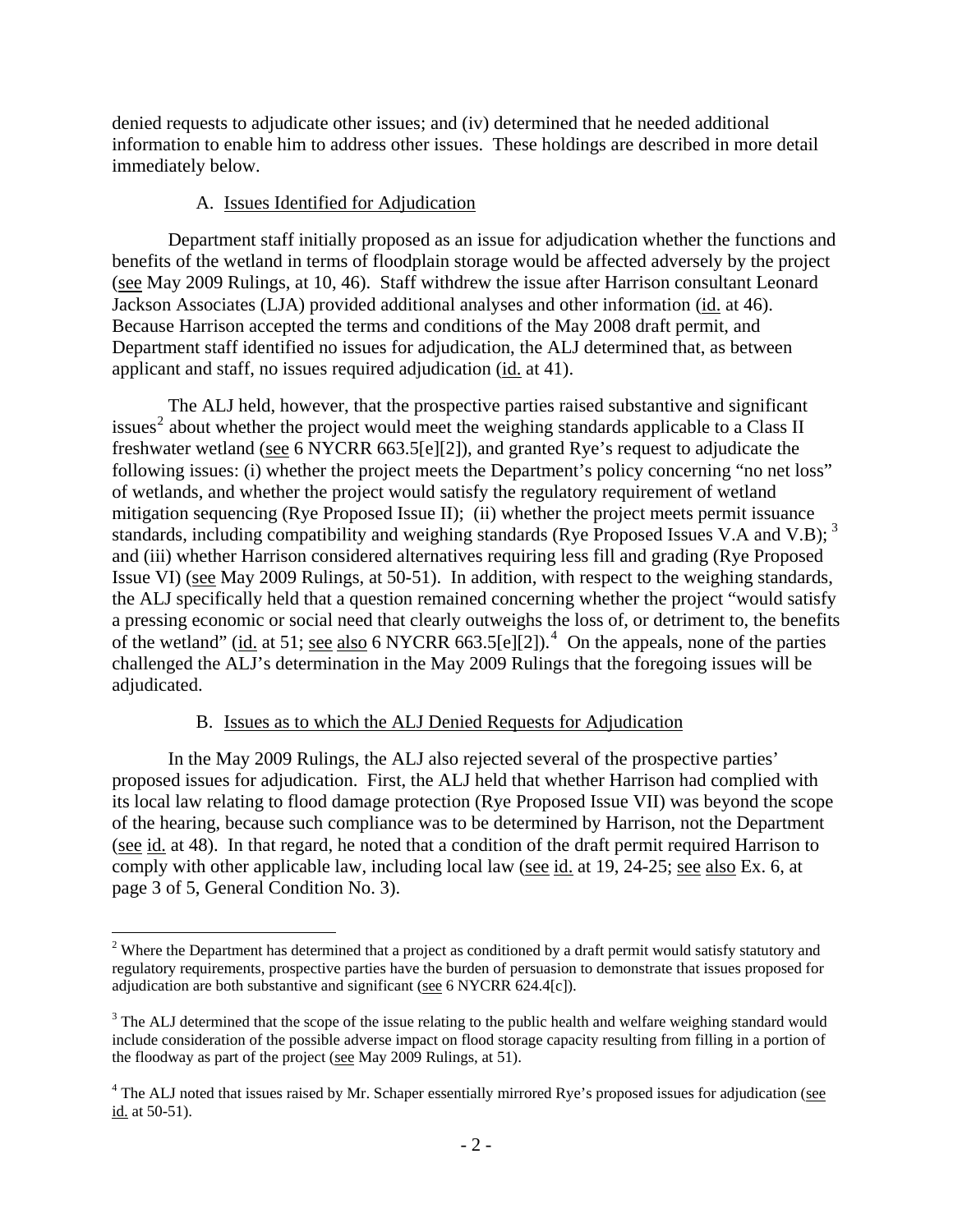The ALJ also rejected the following proposed issues for adjudication: (i) whether the LJA October 2007 report was "inadequate" (Rye Proposed Issue VIII; see May 2009 Rulings, at 25, 48); (ii) Rye's claim that the draft permit had various deficiencies (Rye Proposed Issue IX; see May 2009 Rulings, at 51-52); and (iii) prospective parties' request to include in the Project Home Run proceeding a review of "substantial and significant deviations" from the remediation project Record of Decision (ROD) (Rye Proposed Issue X; see also Rye Proposed Issue I [remediation project modifications resulted in adverse environmental impacts, and Harrison's underlying SEQRA review "incomplete"]; <u>see</u> May 2009 Rulings, at [5](#page-3-0)2-53).<sup>5</sup>

### C. Issues Requiring Additional Information

In the May 2009 Rulings, the ALJ determined that three issues required additional information. The first issue concerned a procedural aspect of Harrison's SEQRA review of the project (see May 2009 Rulings, at 54). Rye and Department staff differed on whether the Department had received Harrison's lead agency coordination letter and, thus, whether Harrison had conducted a coordinated review (see id. at 23, 33, 44-45; 6 NYCRR 617.6[b][3]). The record did not at that time contain sufficient information to determine which party was correct. The ALJ directed Harrison to provide the ALJ and parties with copies of its lead agency coordination letter, attachments, and other SEQRA documents, and requested that the other participants submit relevant documents as well (May 2009 Rulings, at  $54$ ).<sup>[6](#page-3-1)</sup>

The second and third issues as to which the ALJ also required further information overlap, and are related to (i) the extent to which the project may be located in a floodway, and (ii) the issue of compensatory flood storage. Harrison's consultant LJA had determined that, in light of a September 2007 Federal Emergency Management Agency (FEMA) amendment to the flood insurance rate map, a portion of the project (as it was then designed) would be located in the floodway (id. at 17, 36; see also Ex. 10). According to Department staff, given the September 2007 revisions to the FEMA flood insurance rate map, Harrison had two options: Harrison could implement the project under the 2007 map (which reflected that a portion of the project would be located in the floodway). In such circumstance, however, a local law concerning flood damage prevention would require mitigation and compensatory flood storage (id. at 19, 38, 40-41). In the alternative, Harrison could file a letter of map revision (LOMR) with FEMA and, if FEMA revised the floodway so that the project was no longer encumbered by the floodway, mitigation and compensatory storage may be unnecessary (id. at 38, 40).

Based upon the LJA analysis, Harrison stated that it intended to file a LOMR with FEMA to request a modification of the floodway limits (id. at 36, 41, 46). The ALJ directed Harrison to advise when it filed its LOMR with FEMA, and to provide a timeframe within which FEMA was expected to issue a determination (id. at 48, 55). The ALJ also directed Department staff to

<span id="page-3-0"></span><sup>&</sup>lt;sup>5</sup> The ALJ held appropriately that no authority requires the Department to duplicate review of Harrison's remediation project within the context of the Project Home Run permit proceeding (id. at 52).

<span id="page-3-1"></span><sup>&</sup>lt;sup>6</sup> SEQRA-related issue are not reviewable in a Department permit hearing proceeding where, as here, the Department is not the lead agency, and the lead agency determines that no draft environmental impact statement is required (see 6 NYCRR 624.4[c][6][ii][*a*]). The ALJ directed that the SEQRA documentation be provided in this case, however, to avoid proceeding through a hearing notwithstanding a possible procedural defect in the SEQRA process that "could render the Commissioner's final determination about the pending permit application, or other approvals that may be necessary for Project Home Run, a nullity" (id. at 45).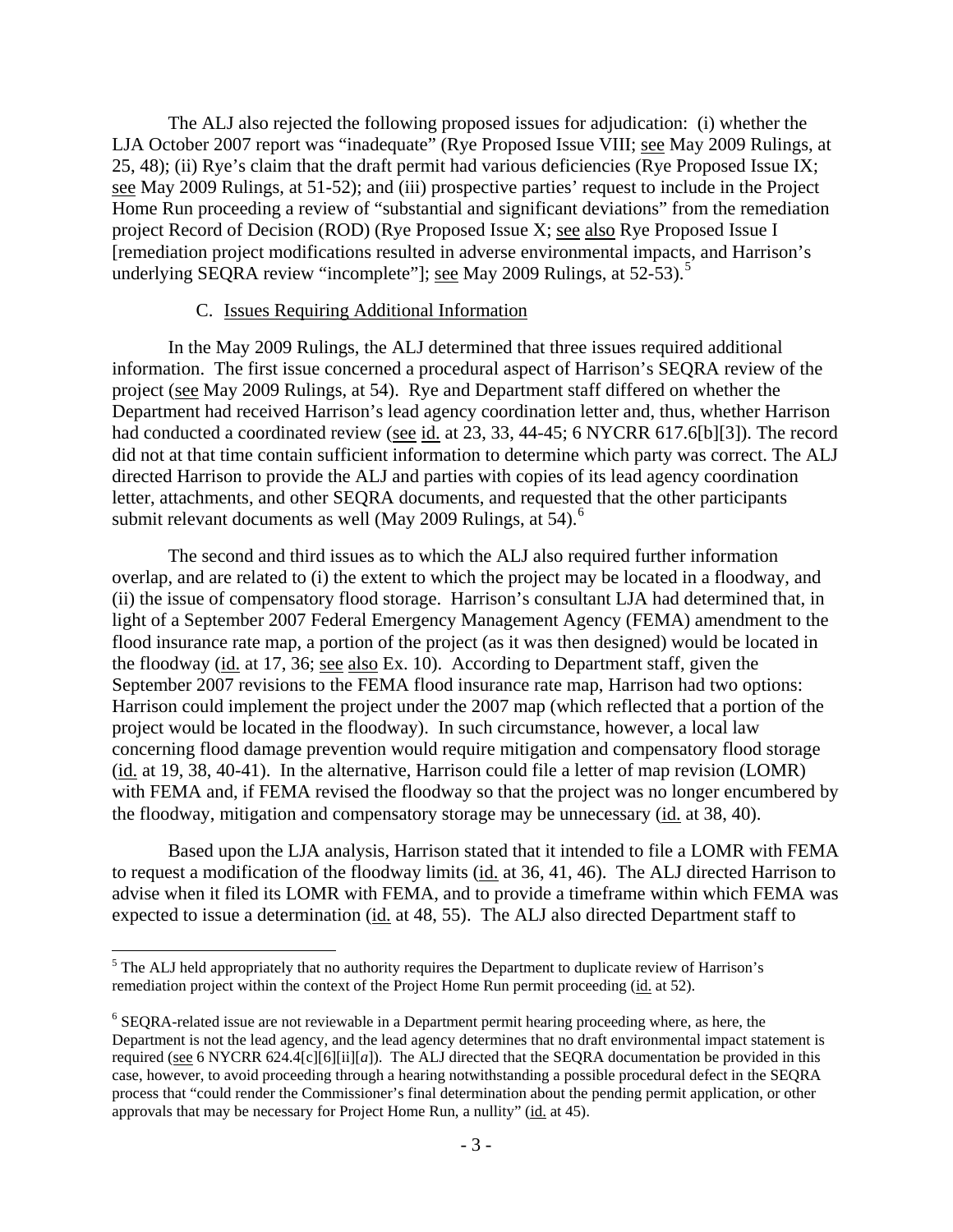identify additional information it needed in order to determine whether the pending wetlands permit application should be modified (id. at 48, 55). Department staff requested that Harrison provide additional information concerning Harrison's position on the applicability of its local law and if wetlands, adjacent area and flood analysis would be impacted at the project site (id. at 40).

# II. August 2009 SEQRA Ruling

As directed by the ALJ in his May 2009 Rulings, Harrison and Department staff provided several documents to the ALJ and the parties relating to Harrison's SEQRA review of the project. The submissions indicated that Department staff did not receive Harrison's April 2002 notice of intent to serve as SEQRA lead agency until more than four years after Harrison issued the notice (see August 2009 SEQRA Ruling, at 5). The ALJ therefore determined that Harrison did not conduct a coordinated review, and remanded the matter to Department staff to make its own independent determination of significance under SEQRA (id. at 7). None of the parties appealed from the August 2009 SEQRA Ruling.<sup>[7](#page-4-0)</sup>

# III. July 2011 Supplemental Rulings

After the May 2009 Rulings, (i) FEMA issued a LOMR dated June 24, 2009 in response to Harrison's request, modifying the flood insurance rate map in the area of the project (see July 2011 Supplemental Rulings, at 2); (ii) Harrison revised and reduced the scope of the project, and provided drawings relating to wetlands disturbance and mitigation, as well as drawings reflecting that, based on the revised floodway limit, all the features related to the proposed project would be located landward (outside) of the floodway (id.); (iii) Harrison prepared Part 1 of an Environmental Assessment Form (EAF) dated May 27, 2010 (id. at 4); (iv) Harrison prepared a SEQRA Negative Declaration Update dated January 21, 2011 addressing noise and visual impacts; (v) Department staff completed Parts 2 and 3 of the EAF in March 2011 (see July 2011 Supplemental Rulings, at 4); (vi) Department staff conducted its own SEQRA review of the project, and issued a negative declaration dated March 8, 2011 (id.); and (vii) Department staff issued a revised draft permit dated March 8, 2011 (id. at 3). All participants except Harrison thereafter submitted another round of written comments and responses relating to SEQRA, the draft permit and other issues.

In the July 2011 Supplemental Rulings, the ALJ held that the SEQRA procedural defect identified in the August 2009 SEQRA Ruling had been cured by the Department staff's independent environmental review of the project. Rye, Mr. Schaper and Mr. LaDore claimed, however, that Department staff's SEQRA review was insufficient (id. at 4). The ALJ stated that the scope of his review of Department staff's SEQRA determination was limited to determining whether it is irrational or otherwise affected by error of law, and the scope of his authority was limited to remanding to Department staff for another SEQRA determination (id. at 7 [citing 6 NYCRR  $624.4(c)(6)(i)(a)$ ]). He held that Department staff's negative declaration was not irrational or affected by an error of law, and that SEQRA review of the project was complete (id. at 9).

<span id="page-4-0"></span>  $<sup>7</sup>$  In response to Rye's characterization of the project as consisting of both the brownfield remediation project and</sup> Project Home Run, the ALJ reiterated that the scope of the adjudicatory hearing is limited to the pending application for a consolidated permit relating to Project Home Run, and does not involve issues relating to the brownfield remediation project at the site (id. at 6).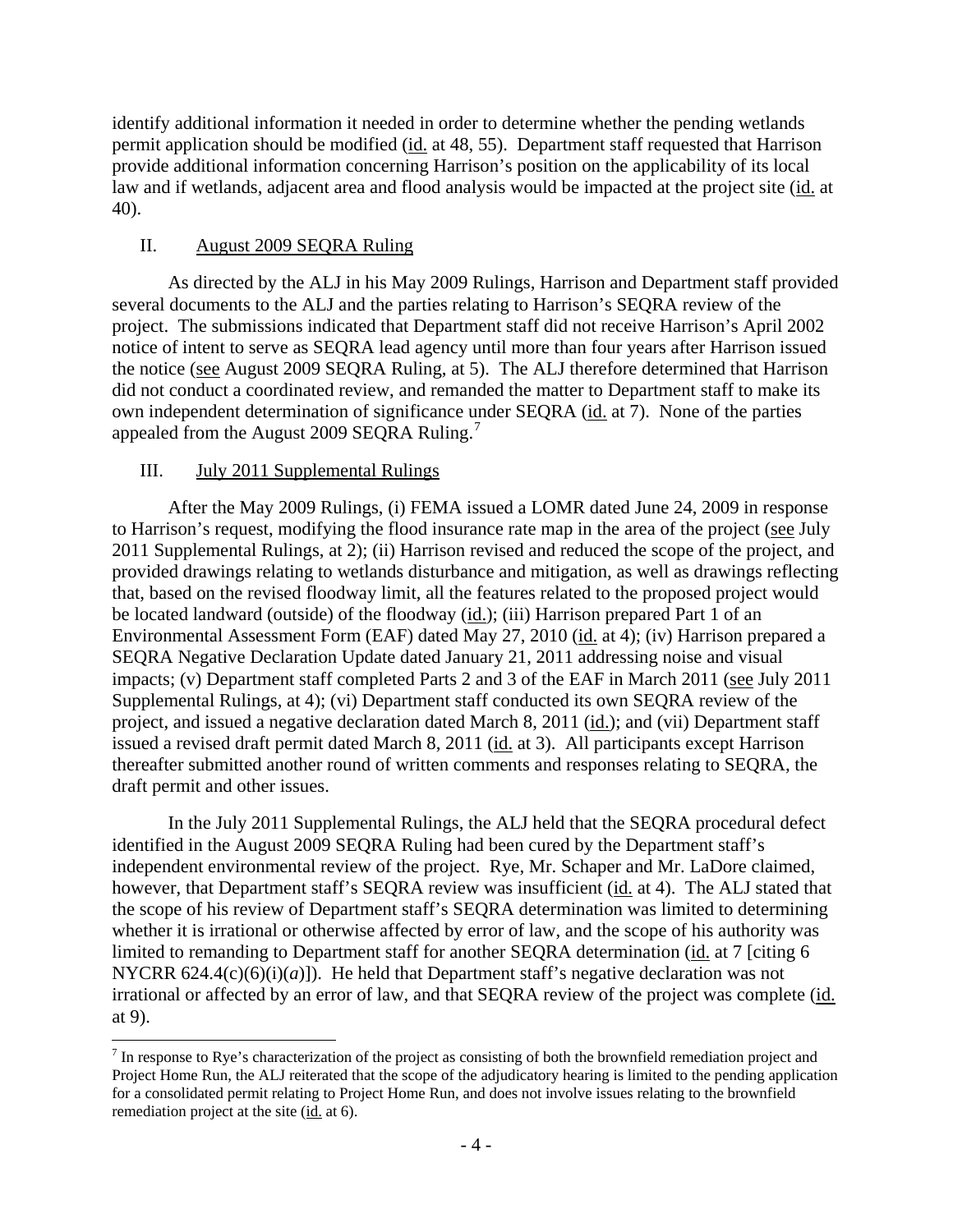According to Department staff, the revised project, subject to the conditions in the March 8, 2011 revised draft permit, complies with the freshwater wetlands permit criteria (id. at 11). Because Harrison accepted the terms and conditions of the March 8, 2011 revised draft permit, no issues as between Department staff and Harrison required adjudication (id. at 9). The intervening parties objected to the terms and conditions of the draft permit, however, and proposed additional issues for adjudication (id. at 9-12).

In light of the FEMA LOMR, pursuant to which neither the modified project nor any fill associated therewith would be located within the floodway limit, and Harrison's commitment to comply with its local law regarding compensatory flood storage (compliance with which was also a condition of the Department's revised draft permit), the ALJ revised one aspect of his May 2009 Rulings. The ALJ held that "the scope of the issue concerning the public health and welfare weighing standard … will not include any consideration of potential adverse impacts to the compensatory storage capacity" (id. at 12; compare May 2009 Rulings, at 51). The ALJ otherwise adhered to the May 2009 Rulings with respect to issues for adjudication (July 2011 Supplemental Rulings, at 12).

#### IV. Issues Raised on this Appeal

Rye argues the following three issues on appeal: (i) the ALJ erred by finding that the Department's SEQRA negative declaration was rational and not otherwise affected by an error of law (see Rye's Notice of Appeal of May 2009 Issues Ruling and July 2011 Supplemental Rulings [Rye Br.], at 2-7); (ii) Harrison's 2004 negative declaration is stale and does not consider the cumulative impacts and changed circumstances (id. at 7-9); and (iii) the ALJ erroneously concluded that Harrison complied with its local law regarding flood damage prevention (id. at 9-10).

Although Mr. Schaper does not identify a specific ruling that he is challenging, his September 2011 filing appears to focus on the character of the soil and the quantity of fill at the site (see e.g. Schaper Sept. 15, 2011 Filing, at first, third and fifth un-numbered pages).

As discussed below, I hold that (i) the ALJ did not err in holding that the Department's SEQRA negative declaration was rational and not otherwise affected by an error of law; (ii) Harrison's 2004 SEQRA determination is beyond the scope of this proceeding; and (iii) the ALJ did not conclude that Harrison complied with its local law.

#### DISCUSSION

 To receive a freshwater wetlands permit from the Department, Harrison must demonstrate that its project is compatible with the policy of the Freshwater Wetlands Act to preserve, protect and conserve freshwater wetlands and their benefits, and prevent their despoliation and destruction, "consistent with the general welfare and beneficial economic, social and agricultural development of the state" (ECL 24-0103). In this permit proceeding, Harrison bears the ultimate burden of proof to demonstrate that its project satisfies the freshwater wetlands permit issuance criteria outlined at 6 NYCRR 663.5(e) (see 6 NYCRR 624.9[b][1] [applicant has burden of proof to demonstrate proposal will be in compliance with all applicable laws and regulations administered by the Department]).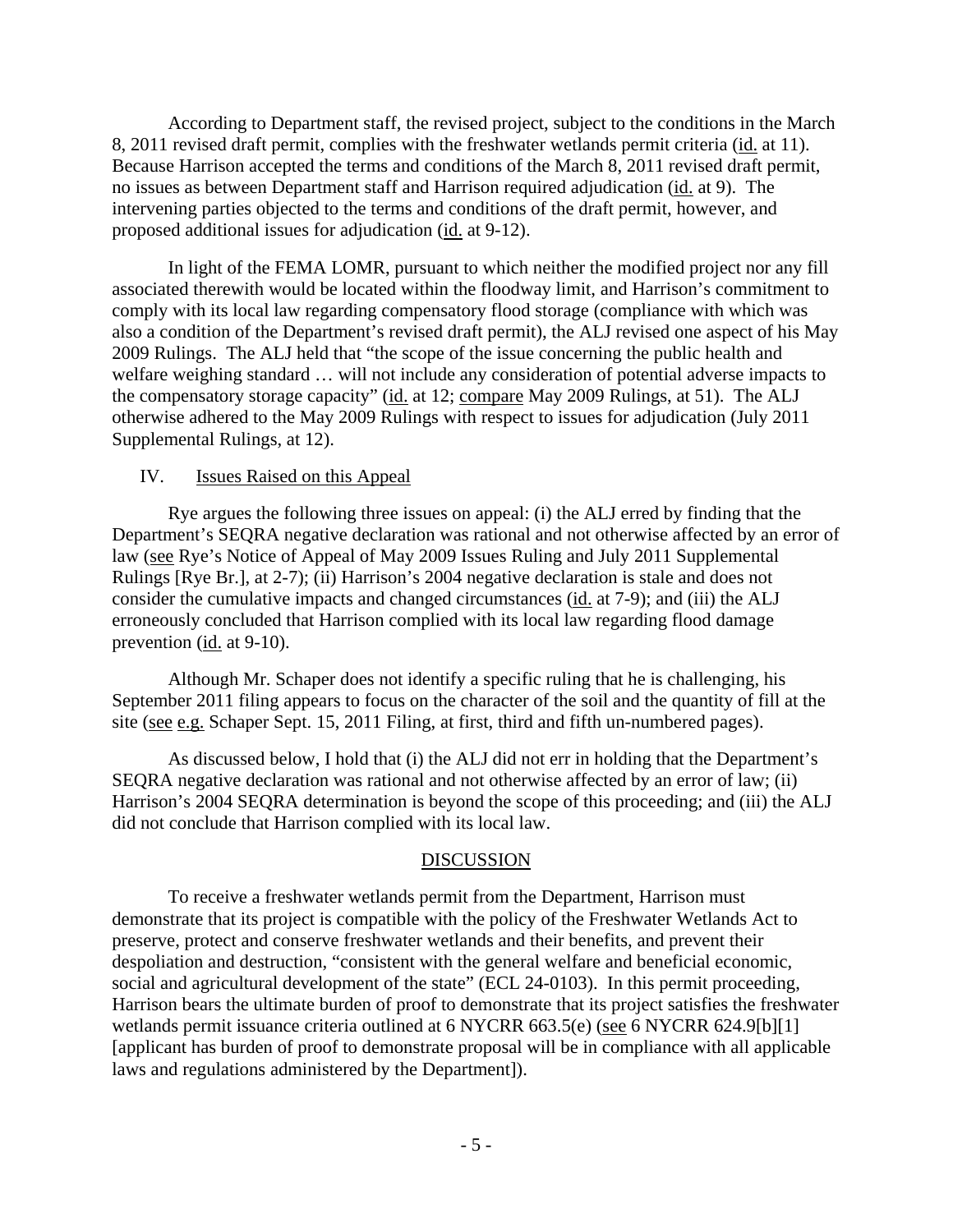Neither Department staff nor Harrison has identified any issues for adjudication. Department staff has determined that the revised project, subject to the conditions in the March 8, 2011 revised draft permit, complies with the freshwater wetlands permit criteria, and Harrison has accepted the terms and conditions of the March 8, 2011 revised draft permit. No party or intervenor challenges the ALJ's identification of certain issues for adjudication. Rye and Schaper essentially challenge the SEQRA process and the ALJ's denial of requests to adjudicate issues relating to the public health and welfare weighing standard (see 6 NYCRR 663.5[e][2]) as it applies to flood storage capacity and Harrison's local law.

## I. Rye's SEQRA Challenges

Rye raises two SEQRA issues on appeal, claiming that: (i) Department staff's negative declaration was irrational or affected by an error of law; and (ii) Harrison's 2004 negative declaration is "stale." Neither of Rye's arguments has merit, as discussed immediately below.

# A. Department Staff's Negative Declaration Was Not Irrational

 As lead agency, Harrison conducted its own environmental review, prepared a negative declaration dated June 23, 2004 which attached a four-page narrative explaining the reasons supporting its determination, prepared Part 1 of an EAF dated May 27, 2010, and prepared a negative declaration update dated January 21, 2011 addressing noise and visual impacts anticipated from the "significantly reduced" project. The ALJ properly held that, because Harrison was lead agency and determined that the proposed action did not require the preparation of a draft environmental impact statement, he cannot entertain any issues related to SEQRA, including Rye Proposed Issues I, III and IV (see May 2009 Rulings, at 43; see also 6 NYCRR 624.4[c][6][ii][*a*]).

Where, as here, however, the lead agency did not conduct a coordinated review of an unlisted action under SEQRA, each involved agency must conduct its own independent environmental review of the proposed project (see 6 NYCRR 617.6[b][4]). Because the Department is an involved agency and had not conducted its own environmental review, the ALJ properly remanded the matter to Department staff to conduct such review. Staff thereafter conducted an environmental review of the project, completed Parts 2 and 3 of an EAF in March 2011, and issued a negative declaration dated March 8, 2011, which included several pages of narrative explaining the reasons supporting its determination.

As part of its independent review of environmental significance under SEQRA, Department staff considered and addressed the potential impacts of the project on land, surface water, groundwater, air, traffic, and noise, as well as visual impacts and impacts on cultural and other resources. In addition, Department staff "requested additional information and studies several times ... [and] [a]dditional statements regarding the compatibility and weighing standards and flood analyses" (Staff Reply dated Oct. 14, 2011, Ex. A [July 1, 2011 Letter from Department staff], at 2). In addition, Department staff also "reviewed the intervenors' submissions," which included "comments and/or alternative analysis" (id.).

Therefore, upon review of the record and giving due consideration to the objections to Department staff's negative declaration, I conclude that Department staff took the requisite "hard look," and presented a reasoned elaboration in support of its negative declaration (see Matter of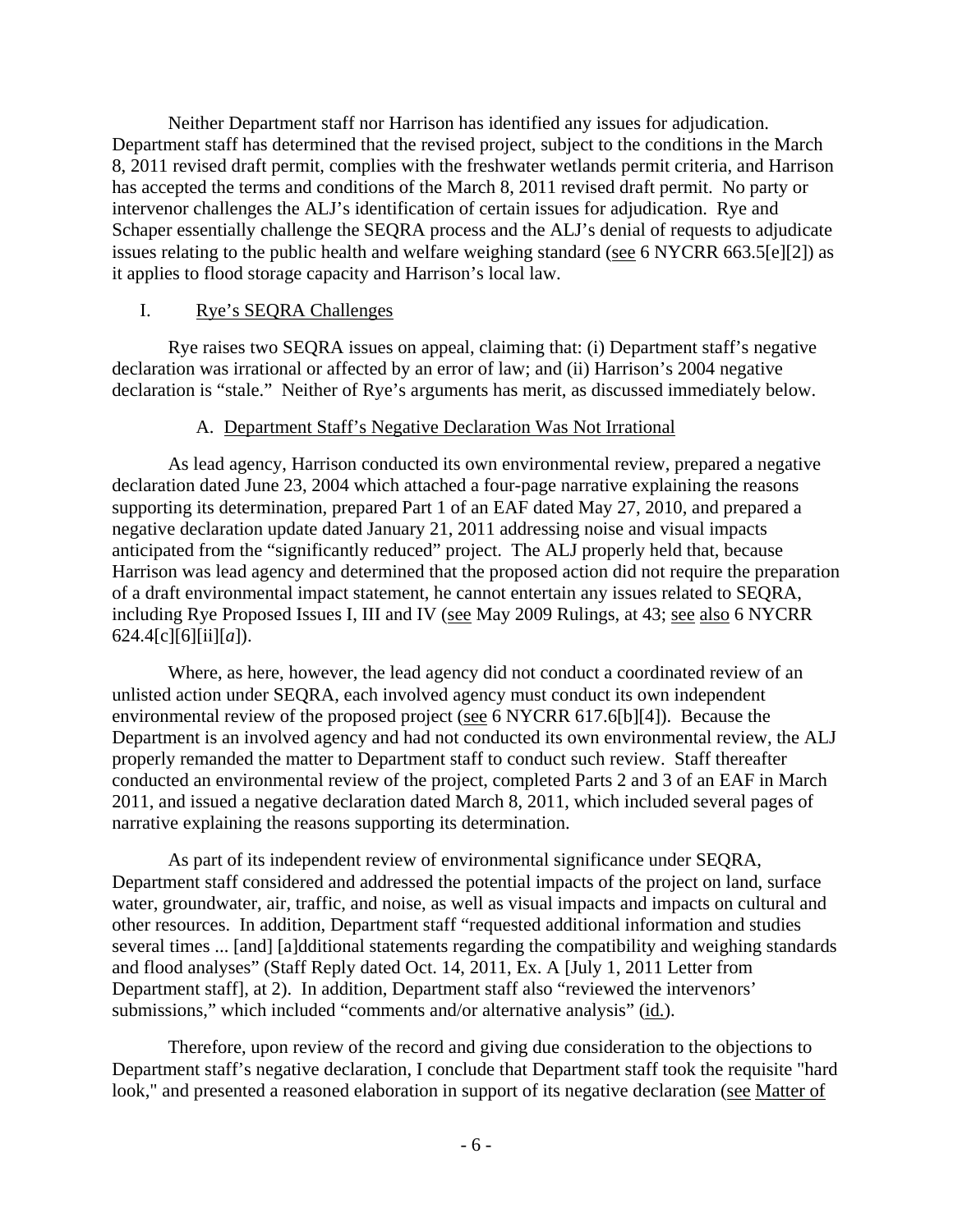Chemical Specialties Manufacturers Assoc. v Jorling, 85 NY2d 382, 396-97 [1995]). Accordingly, I affirm the ALJ's determination that Department staff's negative declaration was not irrational or affected by any error of law (see 6 NYCRR 624.4[c][6][i][*a*]).

Matter of New City Office Park v Planning Board, Town of Clarkstown (144 AD2d 348 [2d Dept 1988]), which Rye cites repeatedly in its brief on appeal, is not controlling. In that case, the Second Department held that it was not irrational for a planning board to deny final site plan approval for the construction of an office building in a floodplain due to the petitioner's inability to provide a proportionate increase in the amount of compensatory storage. The rationality of the Clarkstown board decision relating to a different project involving different facts, and occurring almost a quarter of a century ago, in no way bears on the rationality of the Department's decision here to issue a negative declaration with respect to Project Home Run. The issue here is whether Department staff's SEQRA review with respect to Project Home Run was rational, and I hold that it was. $8<sup>8</sup>$  $8<sup>8</sup>$ 

# B. Harrison's Negative Declaration is Beyond the Scope of this Proceeding

Rye asserts that Harrison's 2004 Negative Declaration is "stale" and fails to consider "cumulative impacts" and "changed circumstances" (Rye Br., at 7). Rye makes a sweeping claim that the project, some regulations (which Rye fails to identify), the surrounding neighborhood and the environmental impacts, have all changed since 2004 (id. at 7-9), and that Harrison's SEQRA review of the remediation project was "incomplete" (see Petition for Full Party Status For City of Rye [July 16, 2007], at sixth and seventh un-numbered pages; see also Amended/Supplemented Petition For Full Party Status by the City of Rye [Oct. 16, 2008], at 8- 10).

Without citing any authority, Rye simply requests that Harrison be required to conduct additional reviews of the potential impacts of the project related to flood storage capacity "using the original site prior to remediation as the basis for comparison of impacts" (Rye Br. at 9). As the ALJ properly held, however, Harrison's SEQRA review is beyond the scope of this proceeding (see May 2009 Rulings, at 43 [citing 6 NYCRR  $624.4(c)(6)(ii)(a)$ ]), and Rye's argument on this issue is rejected.

II. The July 2011 Supplemental Rulings Did Not Hold that Harrison Complied With Its Local Law

Rye claims that the ALJ's July 2011 Supplemental Rulings conflict with his May 2009 Rulings, and that "[i]t appears … the ALJ has irrationally concluded that Harrison has complied and is consistent with Harrison Town Code Chapter 146" (Rye Br. at 9). Rye requests that I either strike the portion of the ALJ's July 2011 Supplemental Rulings limiting the issues relating the public health and welfare weighing standard, or remand the issue to the ALJ "for further clarification" (Rye Br. at 9-10). As discussed below, I reject Rye's argument on this issue.

Chapter 146 of Harrison's Code, entitled "Flood Damage Prevention," is intended to, among other things, "minimize public and private losses due to flood conditions in specific areas

<span id="page-7-0"></span><sup>&</sup>lt;sup>8</sup> As discussed below, the adjudicatory hearing will still include consideration of flood control and storage issues as part of the Class II wetland weighing standard relating to pressing economic or social need and loss of or detriment to the functions and benefits of the wetland.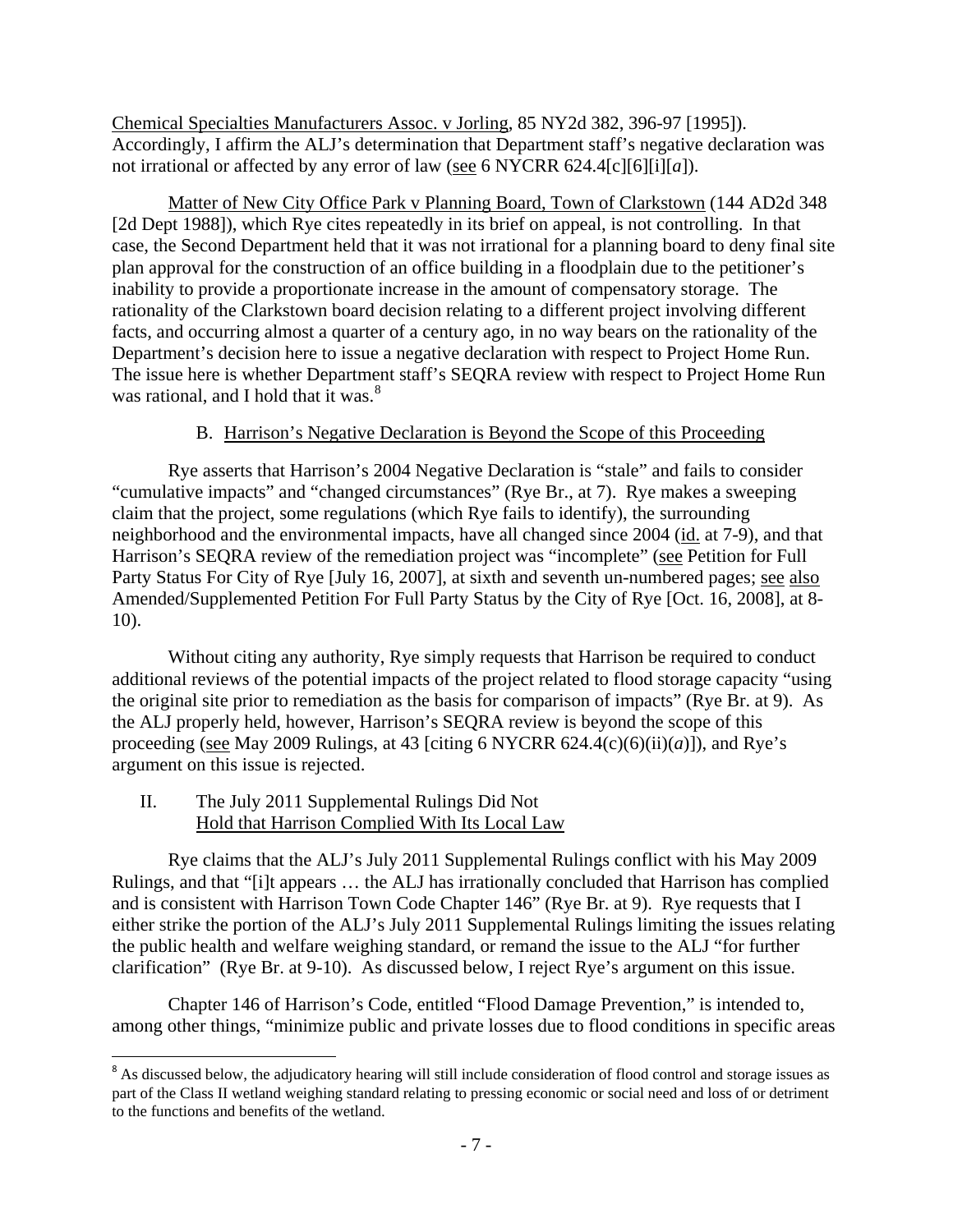by," among other things, "control[ing] the alteration of natural floodplains, stream channels, and natural protective barriers that are involved in the accommodation of flood waters" and "control[ing] filling, grading, dredging and other development which may increase erosion or flood damages" (Local Law No. 3 [2007] of Town/Village of Harrison § 146-1.2 [C], [D]). With respect to encroachments, the local law states in relevant part as follows:

"Whenever any portion of a floodplain is authorized for development, the volume of space occupied by the authorized fill or structure below the base flood elevation shall be compensated for and balanced by a hydraulically equivalent volume of excavation taken from below the base flood elevation at or adjacent to the development site"

#### $(id. § 146-5.1-2[3]).$

At the time of the ALJ's May 2009 Rulings, the project design would have included filling part of the floodway.<sup>[9](#page-8-0)</sup> ALJ O'Connell stated that further inquiry was necessary to determine whether the project would adversely impact the compensatory storage capacity of that portion of the floodway to be filled in as part of the project (see May 2009 Rulings, at 51). He also stated as follows: "I conclude that Harrison would comply with the public health and welfare standard for a freshwater wetlands permit if Harrison can demonstrate compliance with Local Law Chapter 146 and any other applicable FEMA requirements" (id.). This is clearly a reference to the concern under the public health and welfare weighing standard relating to "consistency [of the proposed project] with related Federal, State and local laws, regulations and policies" (6 NYCRR 663.5[f][1][ii]).

 As discussed above, after the May 2009 Rulings, FEMA issued a LOMR, and Harrison modified the project so that it no longer included placing fill in the floodway. In addition, the Department issued a draft revised permit containing a condition requiring that Harrison comply with other applicable law, including local law (see Ex. 6, at page 3 of 5, General Condition No. 3). As the Department correctly noted, the Department has no authority to enforce a local law, but may include a permit condition relating to compliance with such law. Given (i) that the project no longer implicated the floodway, (ii) that the Department included as a permit condition that Harrison must comply with all applicable law, and (iii) Harrison's assurance that it would comply with the local law Chapter 146 regarding compensatory flood storage (see May 2009 Rulings, at 25), the ALJ held in the July 2011 Supplemental Rulings that "the scope of the issue concerning the public health and welfare weighing standard, therefore, will not include any consideration of potential adverse impacts to the compensatory storage capacity" (July 2011 Supplemental Rulings at 11-12).

The ALJ has made no determination regarding Harrison's compliance with its local law. He has simply determined that no issue with respect to compensatory storage capacity is adjudicable in this permit proceeding in relation to the public health and welfare weighing standard. Rye's argument on this issue is rejected.

<span id="page-8-0"></span><sup>&</sup>lt;sup>9</sup> In a March 9, 2009 letter, Harrison acknowledged that the local law requires compensatory storage for the placement of fill within the 100-year floodplain, and that the project would be subject to the local law.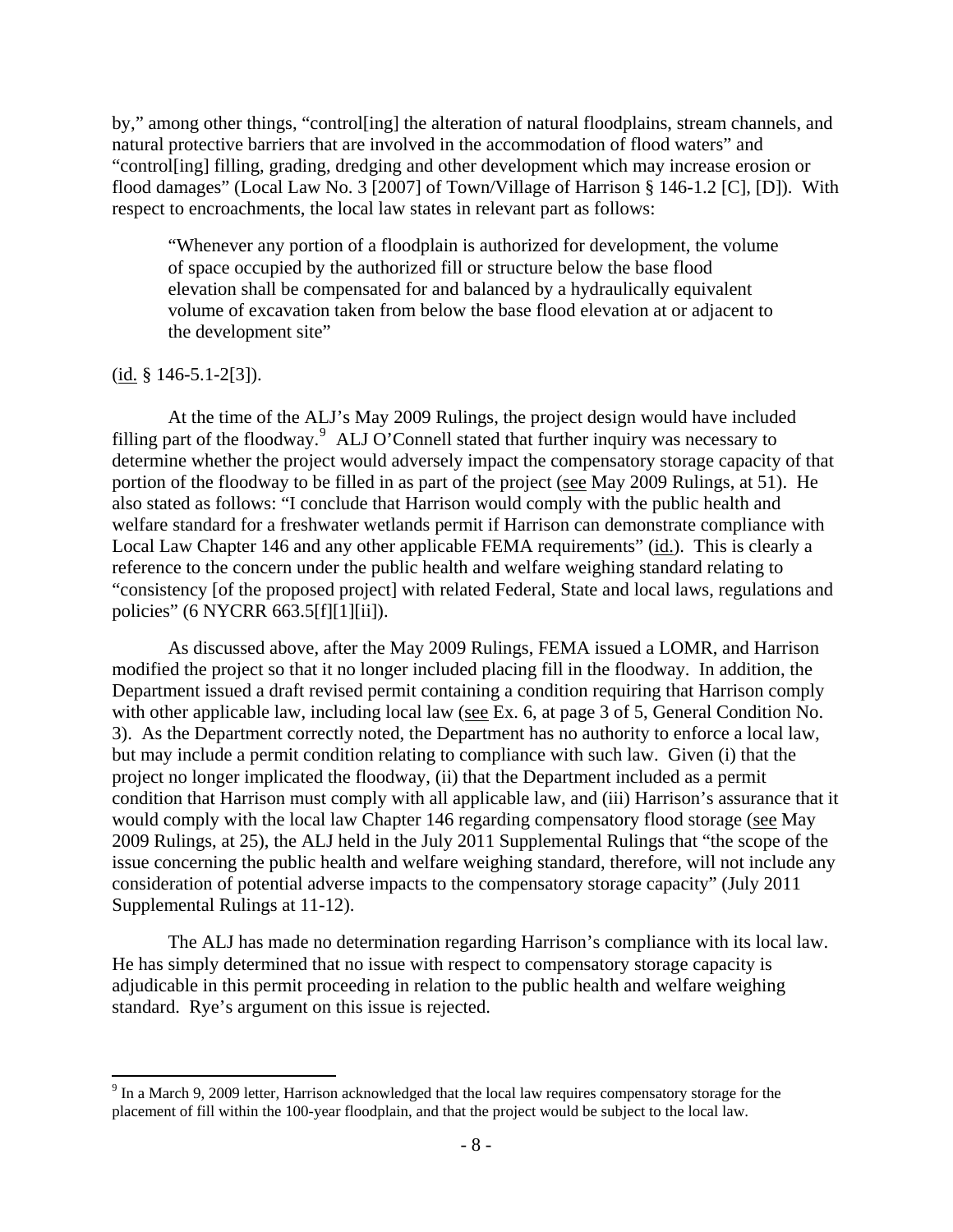# III. The Hearing Shall Include Weighing Any Loss of Flood Control Benefits of the Wetland Against the Pressing Economic or Social Need For the Project

The proposed project involves filling and grading in the wetland and adjacent area. Under the regulations, placing fill in, and grading, a regulated wetland are both "incompatible" activities, and performing those activities in a wetlands adjacent area are "usually incompatible" activities (see 6 NYCRR 663.4(d) [activities chart "levels of compatibility," and items 20 and 25]). Thus, the ALJ held correctly that the project did not satisfy the compatibility standard for permit issuance (see 6 NYCRR 663.5[e][1]), and that Harrison would have to satisfy the weighing standards in order to obtain a permit for the project (see 6 NYCRR 663.5[e][2]).

 Pursuant to the regulatory weighing standards applicable to this Class II wetland, the project must:

- (i) be compatible with the public health and welfare;
- (ii) be the only practicable alternative that could accomplish the applicant's objectives;
- (iii) have no practicable alternative on a site that is not a freshwater wetland or adjacent area;
- (iv) minimize degradation to, or loss of, any part of the wetland or its adjacent area; and
- (v) minimize any adverse impacts on the functions and benefits that the wetland provides.

(see 6 NYCRR 663.5[e][2]). The regulations expressly recognize the import of wetland benefits, and that permit applicants bear a heavy burden to demonstrate entitlement to a permit for an activity that would result in loss of or detriment to such benefits:

"Class II wetlands provide important wetland benefits, the loss of which is acceptable only in very limited circumstances. A permit shall be issued only if it is determined that the proposed activity satisfies a pressing economic or social need that clearly outweighs the loss of or detriment to the benefit(s) of the Class II wetland."

# (id.).

The regulations further clarify the terms used in the provision quoted above, and reflect the intent of these provisions to protect wetlands (see 6 NYCRR 663.5[f][5]). For example, a "pressing" economic or social need "must be urgent and intense, though it does not have to be necessary or unavoidable" (id. at 663.5[f][5][ii]). In addition, for such need to "clearly outweigh" the loss of or detriment to a Class II wetland benefit, it must outweigh the loss "in a way that is beyond serious debate, although there does not have to be a large or significant margin between the need and the loss" (id. at 663.5[f][5][iii]).

The ECL and the Department's regulations reflect that one of the benefits of a freshwater wetland is flood control, including storage capacity (see ECL 24-0105[7][a]; 6 NYCRR 664.3[b][1]). Harrison will bear the burden at the hearing to demonstrate that the project (i) shall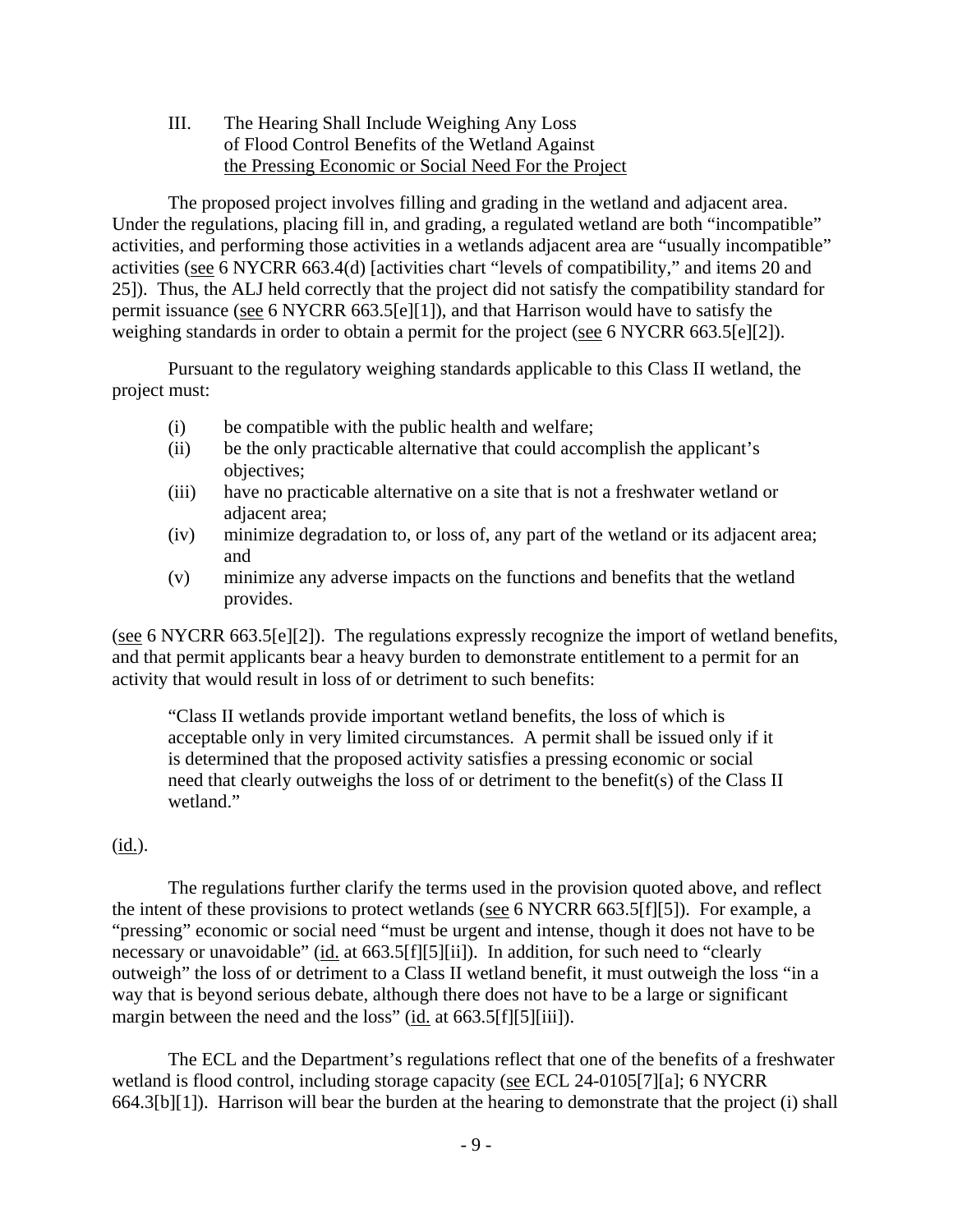"minimize any adverse impacts on" the flood control and the other benefits of the wetland, and (ii) "satisfies a pressing economic or social need that clearly outweighs the loss of or detriment to" the flood control and the other benefits of the wetland (6 NYCRR 663.5[e][2], [f][3], [5]).<sup>[10](#page-10-0)</sup> Thus, the ALJ will consider the issues of flood control and storage capacity in the context of this weighing standard.

To the extent that petitioners have raised other issues on their appeals, these have been considered and are lacking in merit.

## **CONCLUSION**

I hereby affirm the ALJ's May 2009 Rulings and July 2011 Supplemental Rulings, and remand this matter to ALJ O'Connell for further proceedings consistent with this Interim Decision.

> For the New York State Department of Environmental Conservation

By: \_\_\_\_\_\_\_\_\_\_\_\_\_/s/\_\_\_\_\_\_\_\_\_\_\_\_\_\_\_

 Joseph J. Martens Commissioner

Dated: June 12, 2013 Albany, New York

<span id="page-10-0"></span> $10$  This aspect of the adjudicatory hearing will also address the soil- and flood-related concerns raised by Mr. Schaper in his appeal, and by Mr. LaDore in his amicus filing.